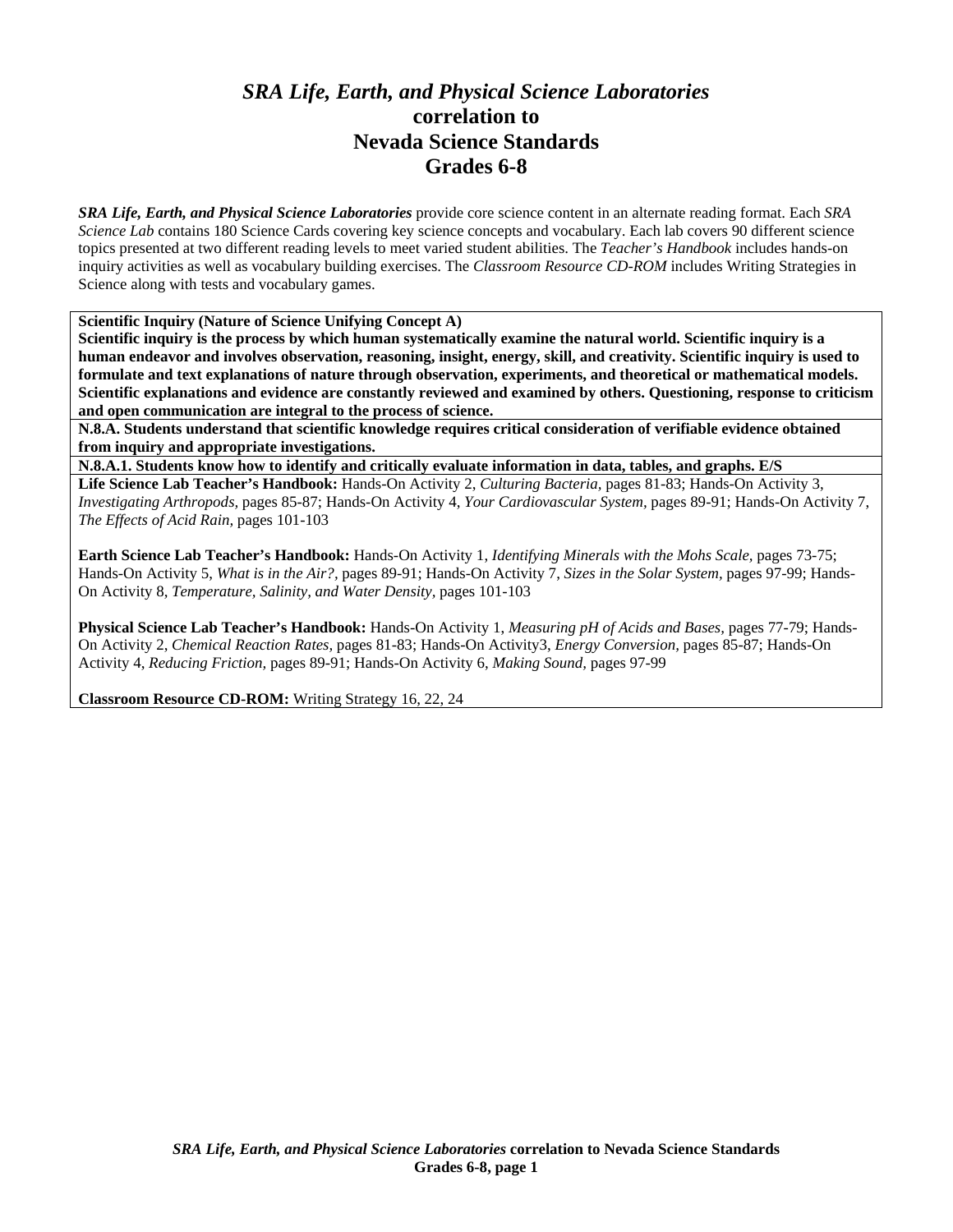**Scientific Inquiry (Nature of Science Unifying Concept A)** 

**Scientific inquiry is the process by which human systematically examine the natural world. Scientific inquiry is a human endeavor and involves observation, reasoning, insight, energy, skill, and creativity. Scientific inquiry is used to formulate and text explanations of nature through observation, experiments, and theoretical or mathematical models. Scientific explanations and evidence are constantly reviewed and examined by others. Questioning, response to criticism and open communication are integral to the process of science.** 

**N.8.A. Students understand that scientific knowledge requires critical consideration of verifiable evidence obtained from inquiry and appropriate investigations.** 

**N.8.A.2. Students know how to critically evaluate information to distinguish between facts and opinion. E/S** 

**Life Science Lab Teacher's Handbook:** Hands-On Activity 1, *Examining Cells,* pages 77-79; Hands-On Activity 2, *Culturing Bacteria,* pages 81-83; Hands-On Activity 3, *Investigating Arthropods,* pages 85-87; Hands-On Activity 4, *Your Cardiovascular System,* pages 89-91; Hands-On Activity 5, *Making Fossils,* pages 93-95; Hands-On Activity 6, *How Much Does Energy Cost?,* pages 97-99; Hands-On Activity 7, *The Effects of Acid Rain,* pages 101-103

**Earth Science Lab Teacher's Handbook:** Hands-On Activity 1, *Identifying Minerals with the Mohs Scale,* pages 73-75; Hands-On Activity 2, *Plate Boundaries in Action,* pages 77-79; Hands-On Activity 3, *Interpreting a Topographic Map,* pages 81-83; Hands-On Activity 4, *Using Sound Waves,* pages 85-87; Hands-On Activity 5, *What is in the Air?,* pages 89-91; Hands-On Activity 6, *Modeling a Tornado,* pages 93-95; Hands-On Activity 7, *Sizes in the Solar System,* pages 97-99; Hands-On Activity 8, *Temperature, Salinity, and Water Density,* pages 101-103

**Physical Science Lab Teacher's Handbook:** Hands-On Activity 1, *Measuring pH of Acids and Bases,* pages 77-79; Hands-On Activity 2, *Chemical Reaction Rates,* pages 81-83; Hands-On Activity3, *Energy Conversion,* pages 85-87; Hands-On Activity 4, *Reducing Friction,* pages 89-91; Hands-On Activity 5, *Making a Potato Battery,* pages 93-95; Hands-On Activity 6, *Making Sound,* pages 97-99

**Classroom Resource CD-ROM:** Writing Strategy

**Scientific Inquiry (Nature of Science Unifying Concept A)** 

**Scientific inquiry is the process by which human systematically examine the natural world. Scientific inquiry is a human endeavor and involves observation, reasoning, insight, energy, skill, and creativity. Scientific inquiry is used to formulate and text explanations of nature through observation, experiments, and theoretical or mathematical models. Scientific explanations and evidence are constantly reviewed and examined by others. Questioning, response to criticism and open communication are integral to the process of science.** 

**N.8.A. Students understand that scientific knowledge requires critical consideration of verifiable evidence obtained from inquiry and appropriate investigations.** 

**N.8.A.3. Students know different explanations can be given for the same evidence. E/S** 

**Life Science Lab Teacher's Handbook:** Hands-On Activity 1, *Examining Cells,* pages 77-79; Hands-On Activity 2, *Culturing Bacteria,* pages 81-83; Hands-On Activity 3, *Investigating Arthropods,* pages 85-87; Hands-On Activity 4, *Your Cardiovascular System,* pages 89-91; Hands-On Activity 5, *Making Fossils,* pages 93-95; Hands-On Activity 6, *How Much Does Energy Cost?,* pages 97-99; Hands-On Activity 7, *The Effects of Acid Rain,* pages 101-103

**Earth Science Lab Teacher's Handbook:** Hands-On Activity 1, *Identifying Minerals with the Mohs Scale,* pages 73-75; Hands-On Activity 2, *Plate Boundaries in Action,* pages 77-79; Hands-On Activity 3, *Interpreting a Topographic Map,* pages 81-83; Hands-On Activity 4, *Using Sound Waves,* pages 85-87; Hands-On Activity 5, *What is in the Air?,* pages 89-91; Hands-On Activity 6, *Modeling a Tornado,* pages 93-95; Hands-On Activity 7, *Sizes in the Solar System,* pages 97-99; Hands-On Activity 8, *Temperature, Salinity, and Water Density,* pages 101-103

**Physical Science Lab Teacher's Handbook:** Hands-On Activity 1, *Measuring pH of Acids and Bases,* pages 77-79; Hands-On Activity 2, *Chemical Reaction Rates,* pages 81-83; Hands-On Activity3, *Energy Conversion,* pages 85-87; Hands-On Activity 4, *Reducing Friction,* pages 89-91; Hands-On Activity 5, *Making a Potato Battery,* pages 93-95; Hands-On Activity 6, *Making Sound,* pages 97-99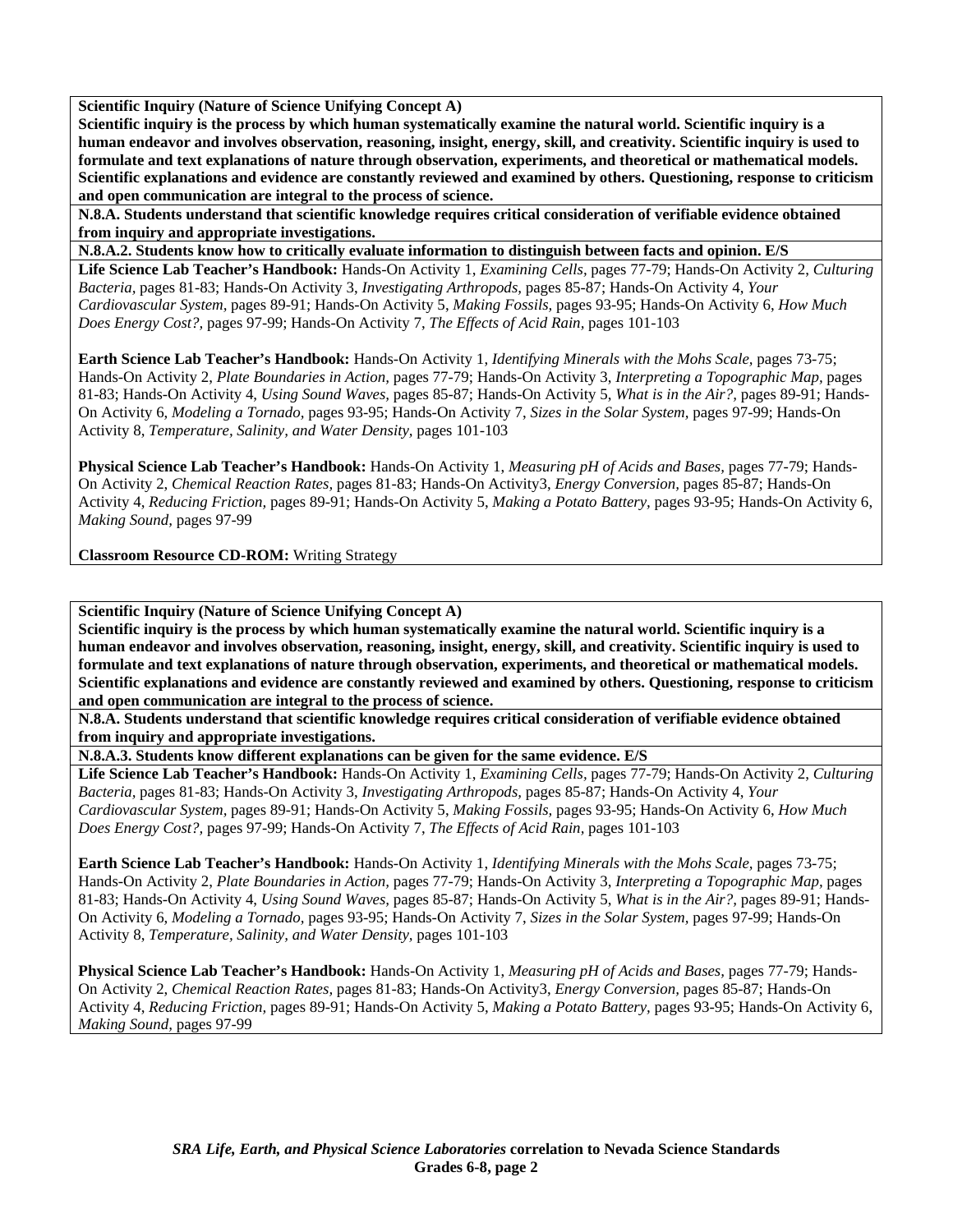**Scientific Inquiry (Nature of Science Unifying Concept A)** 

**Scientific inquiry is the process by which human systematically examine the natural world. Scientific inquiry is a human endeavor and involves observation, reasoning, insight, energy, skill, and creativity. Scientific inquiry is used to formulate and text explanations of nature through observation, experiments, and theoretical or mathematical models. Scientific explanations and evidence are constantly reviewed and examined by others. Questioning, response to criticism and open communication are integral to the process of science.** 

**N.8.A. Students understand that scientific knowledge requires critical consideration of verifiable evidence obtained from inquiry and appropriate investigations.** 

**N.8.A.4. Students know how to design and conduct a controlled experiment. E/L** 

**Life Science Lab Teacher's Handbook:** Hands-On Activity 1, *Examining Cells,* pages 77-79; Hands-On Activity 2, *Culturing Bacteria,* pages 81-83; Hands-On Activity 3, *Investigating Arthropods,* pages 85-87; Hands-On Activity 4, *Your Cardiovascular System,* pages 89-91; Hands-On Activity 5, *Making Fossils,* pages 93-95; Hands-On Activity 6, *How Much Does Energy Cost?,* pages 97-99; Hands-On Activity 7, *The Effects of Acid Rain,* pages 101-103

**Earth Science Lab Teacher's Handbook:** Hands-On Activity 1, *Identifying Minerals with the Mohs Scale,* pages 73-75; Hands-On Activity 2, *Plate Boundaries in Action,* pages 77-79; Hands-On Activity 3, *Interpreting a Topographic Map,* pages 81-83; Hands-On Activity 4, *Using Sound Waves,* pages 85-87; Hands-On Activity 5, *What is in the Air?,* pages 89-91; Hands-On Activity 6, *Modeling a Tornado,* pages 93-95; Hands-On Activity 7, *Sizes in the Solar System,* pages 97-99; Hands-On Activity 8, *Temperature, Salinity, and Water Density,* pages 101-103

**Physical Science Lab Teacher's Handbook:** Hands-On Activity 1, *Measuring pH of Acids and Bases,* pages 77-79; Hands-On Activity 2, *Chemical Reaction Rates,* pages 81-83; Hands-On Activity3, *Energy Conversion,* pages 85-87; Hands-On Activity 4, *Reducing Friction,* pages 89-91; Hands-On Activity 5, *Making a Potato Battery,* pages 93-95; Hands-On Activity 6, *Making Sound,* pages 97-99

**Classroom Resource CD-ROM:** Writing Strategy 15

**Scientific Inquiry (Nature of Science Unifying Concept A)** 

**Scientific inquiry is the process by which human systematically examine the natural world. Scientific inquiry is a human endeavor and involves observation, reasoning, insight, energy, skill, and creativity. Scientific inquiry is used to formulate and text explanations of nature through observation, experiments, and theoretical or mathematical models. Scientific explanations and evidence are constantly reviewed and examined by others. Questioning, response to criticism and open communication are integral to the process of science.** 

**N.8.A. Students understand that scientific knowledge requires critical consideration of verifiable evidence obtained from inquiry and appropriate investigations.** 

**N.8.A.5. Students know how to use appropriate technology and laboratory procedures safely for observing, measuring, recording, and analyzing data. E/L** 

**Life Science Lab Teacher's Handbook:** Hands-On Activity 1, *Examining Cells,* pages 77-79; Hands-On Activity 2, *Culturing Bacteria,* pages 81-83; Hands-On Activity 3, *Investigating Arthropods,* pages 85-87; Hands-On Activity 4, *Your Cardiovascular System,* pages 89-91; Hands-On Activity 5, *Making Fossils,* pages 93-95; Hands-On Activity 6, *How Much Does Energy Cost?,* pages 97-99; Hands-On Activity 7, *The Effects of Acid Rain,* pages 101-103

**Earth Science Lab Teacher's Handbook:** Hands-On Activity 1, *Identifying Minerals with the Mohs Scale,* pages 73-75; Hands-On Activity 2, *Plate Boundaries in Action,* pages 77-79; Hands-On Activity 3, *Interpreting a Topographic Map,* pages 81-83; Hands-On Activity 4, *Using Sound Waves,* pages 85-87; Hands-On Activity 5, *What is in the Air?,* pages 89-91; Hands-On Activity 6, *Modeling a Tornado,* pages 93-95; Hands-On Activity 7, *Sizes in the Solar System,* pages 97-99; Hands-On Activity 8, *Temperature, Salinity, and Water Density,* pages 101-103

**Physical Science Lab Teacher's Handbook:** Hands-On Activity 1, *Measuring pH of Acids and Bases,* pages 77-79; Hands-On Activity 2, *Chemical Reaction Rates,* pages 81-83; Hands-On Activity3, *Energy Conversion,* pages 85-87; Hands-On Activity 4, *Reducing Friction,* pages 89-91; Hands-On Activity 5, *Making a Potato Battery,* pages 93-95; Hands-On Activity 6, *Making Sound,* pages 97-99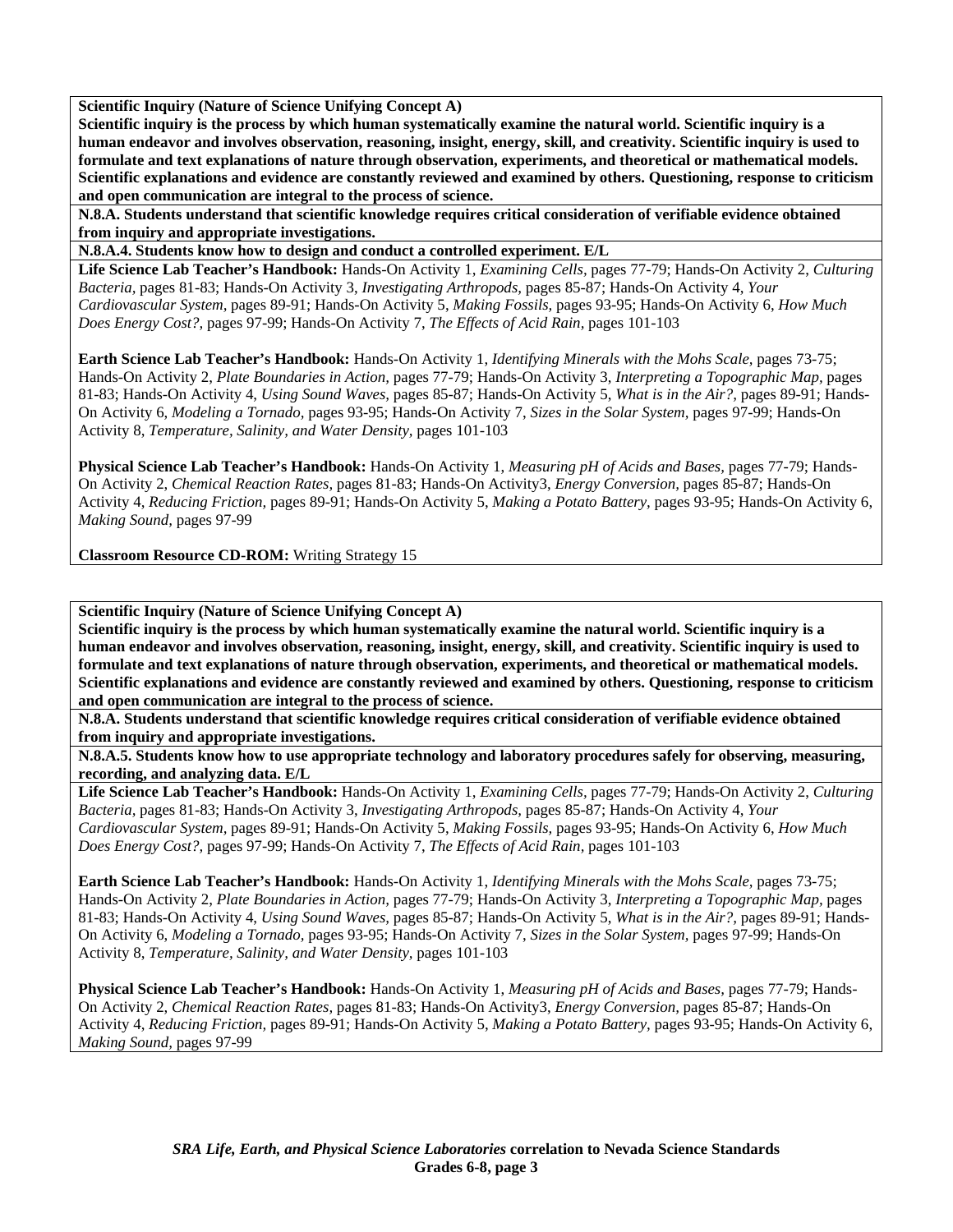**Scientific Inquiry (Nature of Science Unifying Concept A)** 

**Scientific inquiry is the process by which human systematically examine the natural world. Scientific inquiry is a human endeavor and involves observation, reasoning, insight, energy, skill, and creativity. Scientific inquiry is used to formulate and text explanations of nature through observation, experiments, and theoretical or mathematical models. Scientific explanations and evidence are constantly reviewed and examined by others. Questioning, response to criticism and open communication are integral to the process of science.** 

**N.8.A. Students understand that scientific knowledge requires critical consideration of verifiable evidence obtained from inquiry and appropriate investigations.** 

**N.8.A.6. Students know scientific inquiry includes evaluating results of scientific investigations, experiments, observations, theoretical and mathematical models, and explanations proposed by other scientists. E/S** 

**Life Science Lab Teacher's Handbook:** Hands-On Activity 1, *Examining Cells,* pages 77-79; Hands-On Activity 2, *Culturing Bacteria,* pages 81-83; Hands-On Activity 3, *Investigating Arthropods,* pages 85-87; Hands-On Activity 4, *Your Cardiovascular System,* pages 89-91; Hands-On Activity 5, *Making Fossils,* pages 93-95; Hands-On Activity 6, *How Much Does Energy Cost?,* pages 97-99; Hands-On Activity 7, *The Effects of Acid Rain,* pages 101-103

**Earth Science Lab Teacher's Handbook:** Hands-On Activity 1, *Identifying Minerals with the Mohs Scale,* pages 73-75; Hands-On Activity 2, *Plate Boundaries in Action,* pages 77-79; Hands-On Activity 3, *Interpreting a Topographic Map,* pages 81-83; Hands-On Activity 4, *Using Sound Waves,* pages 85-87; Hands-On Activity 5, *What is in the Air?,* pages 89-91; Hands-On Activity 6, *Modeling a Tornado,* pages 93-95; Hands-On Activity 7, *Sizes in the Solar System,* pages 97-99; Hands-On Activity 8, *Temperature, Salinity, and Water Density,* pages 101-103

**Physical Science Lab Teacher's Handbook:** Hands-On Activity 1, *Measuring pH of Acids and Bases,* pages 77-79; Hands-On Activity 2, *Chemical Reaction Rates,* pages 81-83; Hands-On Activity3, *Energy Conversion,* pages 85-87; Hands-On Activity 4, *Reducing Friction,* pages 89-91; Hands-On Activity 5, *Making a Potato Battery,* pages 93-95; Hands-On Activity 6, *Making Sound,* pages 97-99

**Classroom Resource CD-ROM:** Writing Strategy 2, 3, 4, 5, 11, 20

**Scientific Inquiry (Nature of Science Unifying Concept A)** 

**Scientific inquiry is the process by which human systematically examine the natural world. Scientific inquiry is a human endeavor and involves observation, reasoning, insight, energy, skill, and creativity. Scientific inquiry is used to formulate and text explanations of nature through observation, experiments, and theoretical or mathematical models. Scientific explanations and evidence are constantly reviewed and examined by others. Questioning, response to criticism and open communication are integral to the process of science.** 

**N.8.A. Students understand that scientific knowledge requires critical consideration of verifiable evidence obtained from inquiry and appropriate investigations.** 

**N.8.A.7. Students know there are multiple methods for organizing items and information. E/S** 

**Life Science Lab Teacher's Handbook:** Hands-On Activity 1, *Examining Cells,* pages 77-79; Hands-On Activity 2, *Culturing Bacteria,* pages 81-83; Hands-On Activity 3, *Investigating Arthropods,* pages 85-87; Hands-On Activity 4, *Your Cardiovascular System,* pages 89-91; Hands-On Activity 5, *Making Fossils,* pages 93-95; Hands-On Activity 6, *How Much Does Energy Cost?,* pages 97-99; Hands-On Activity 7, *The Effects of Acid Rain,* pages 101-103

**Earth Science Lab Teacher's Handbook:** Hands-On Activity 1, *Identifying Minerals with the Mohs Scale,* pages 73-75; Hands-On Activity 2, *Plate Boundaries in Action,* pages 77-79; Hands-On Activity 3, *Interpreting a Topographic Map,* pages 81-83; Hands-On Activity 4, *Using Sound Waves,* pages 85-87; Hands-On Activity 5, *What is in the Air?,* pages 89-91; Hands-On Activity 6, *Modeling a Tornado,* pages 93-95; Hands-On Activity 7, *Sizes in the Solar System,* pages 97-99; Hands-On Activity 8, *Temperature, Salinity, and Water Density,* pages 101-103

**Physical Science Lab Teacher's Handbook:** Hands-On Activity 1, *Measuring pH of Acids and Bases,* pages 77-79; Hands-On Activity 2, *Chemical Reaction Rates,* pages 81-83; Hands-On Activity3, *Energy Conversion,* pages 85-87; Hands-On Activity 4, *Reducing Friction,* pages 89-91; Hands-On Activity 5, *Making a Potato Battery,* pages 93-95; Hands-On Activity 6, *Making Sound,* pages 97-99

**Classroom Resource CD-ROM:** Writing Strategy 1, 2, 4, 5, 6, 7, 10, 11, 12, 15, 16, 19, 20, 21, 24, 26, 27, 29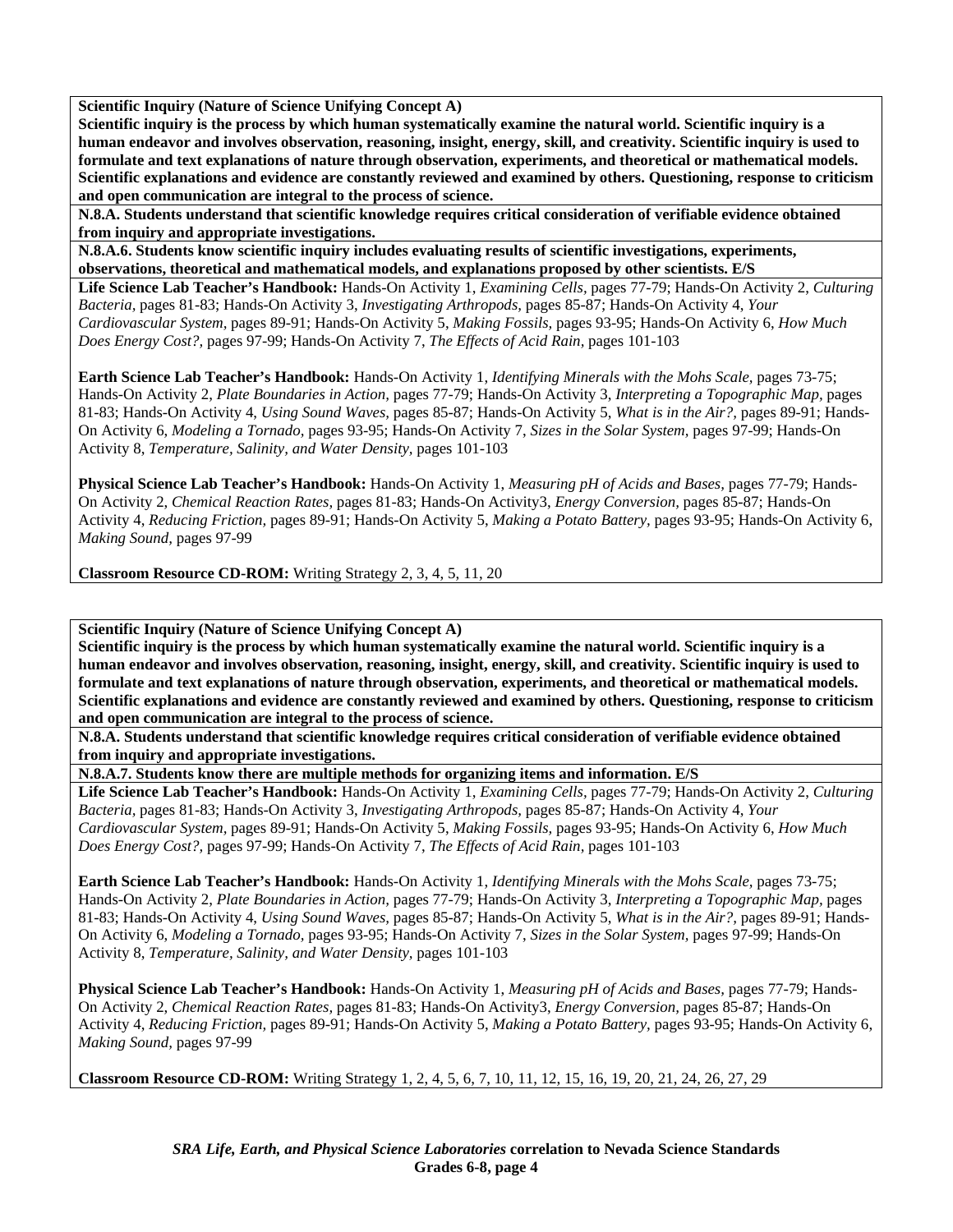**Science, Technology, and Society (Nature of Science Unifying Concept B)** 

**Technology defines a society or era. It can shape the environment in which people live, and it has increasingly become a larger part of people's lives. While many of technology's effects on society are regarded as desirable, other effects are seen as less desirable. These concepts are shared across subject areas such as science, math, technology, social studies and language arts. The development and use of technology affects society and the environment in which we live, and, at the same time, society affects the development of technology and its impact on culture.** 

**N.8.B. Students understand the interactions of science and society in an ever-changing world.** 

**N.8.B.1. Students understand that consequences of technologies can cause resource depletion and environmental degradation, but technology can also increase resource availability, mitigate environmental degradation, and make new resources economical.** 

**Life Science Lab Teacher's Handbook:** Hands-On Activity 7, *The Effects of Acid Rain,* pages 101-103

**Physical Science Lab Teacher's Handbook:** Hands-On Activity 3, *Energy Conversion,* pages 85-87; Hands-On Activity 4, *Reducing Friction,* pages 89-91

**Science, Technology, and Society (Nature of Science Unifying Concept B)** 

**Technology defines a society or era. It can shape the environment in which people live, and it has increasingly become a larger part of people's lives. While many of technology's effects on society are regarded as desirable, other effects are seen as less desirable. These concepts are shared across subject areas such as science, math, technology, social studies and language arts. The development and use of technology affects society and the environment in which we live, and, at the same time, society affects the development of technology and its impact on culture.** 

**N.8.B. Students understand the interactions of science and society in an ever-changing world.** 

**N.8.B.2. Students know scientific knowledge is revised through a process of incorporating new evidence gained through on-going investigation and collaborative discussion. E/S** 

**Life Science Lab Teacher's Handbook:** Hands-On Activity 1, *Examining Cells,* pages 77-79; Hands-On Activity 2, *Culturing Bacteria,* pages 81-83; Hands-On Activity 3, *Investigating Arthropods,* pages 85-87; Hands-On Activity 4, *Your Cardiovascular System,* pages 89-91; Hands-On Activity 5, *Making Fossils,* pages 93-95; Hands-On Activity 6, *How Much Does Energy Cost?,* pages 97-99; Hands-On Activity 7, *The Effects of Acid Rain,* pages 101-103

**Earth Science Lab Teacher's Handbook:** Hands-On Activity 1, *Identifying Minerals with the Mohs Scale,* pages 73-75; Hands-On Activity 2, *Plate Boundaries in Action,* pages 77-79; Hands-On Activity 3, *Interpreting a Topographic Map,* pages 81-83; Hands-On Activity 4, *Using Sound Waves,* pages 85-87; Hands-On Activity 5, *What is in the Air?,* pages 89-91; Hands-On Activity 6, *Modeling a Tornado,* pages 93-95; Hands-On Activity 7, *Sizes in the Solar System,* pages 97-99; Hands-On Activity 8, *Temperature, Salinity, and Water Density,* pages 101-103

**Physical Science Lab Teacher's Handbook:** Hands-On Activity 1, *Measuring pH of Acids and Bases,* pages 77-79; Hands-On Activity 2, *Chemical Reaction Rates,* pages 81-83; Hands-On Activity3, *Energy Conversion,* pages 85-87; Hands-On Activity 4, *Reducing Friction,* pages 89-91; Hands-On Activity 5, *Making a Potato Battery,* pages 93-95; Hands-On Activity 6, *Making Sound,* pages 97-99

**Matter (Physical Science Unifying Concept A)** 

**Matter has various states with unique properties that can be used as a basis for organization. The relationship between properties of matter and its structure is an essential component of study in the physical sciences. The understanding of matter and its properties leads to practical applications, such as the capacity to liberate elements from ore, create new drugs, manipulate the structure of genes and synthesize polymers.** 

**P.8.A. Students understand the properties and changes of properties in matter.** 

**P.8.A.1. Students know particles are arranged differently in solids, liquids, and gases of the same substance. E/S** 

Physical Science Lab, Level A: Cards 5, 6, 7, 8 Physical Science Lab, Level B: Cards 5, 6, 7, 8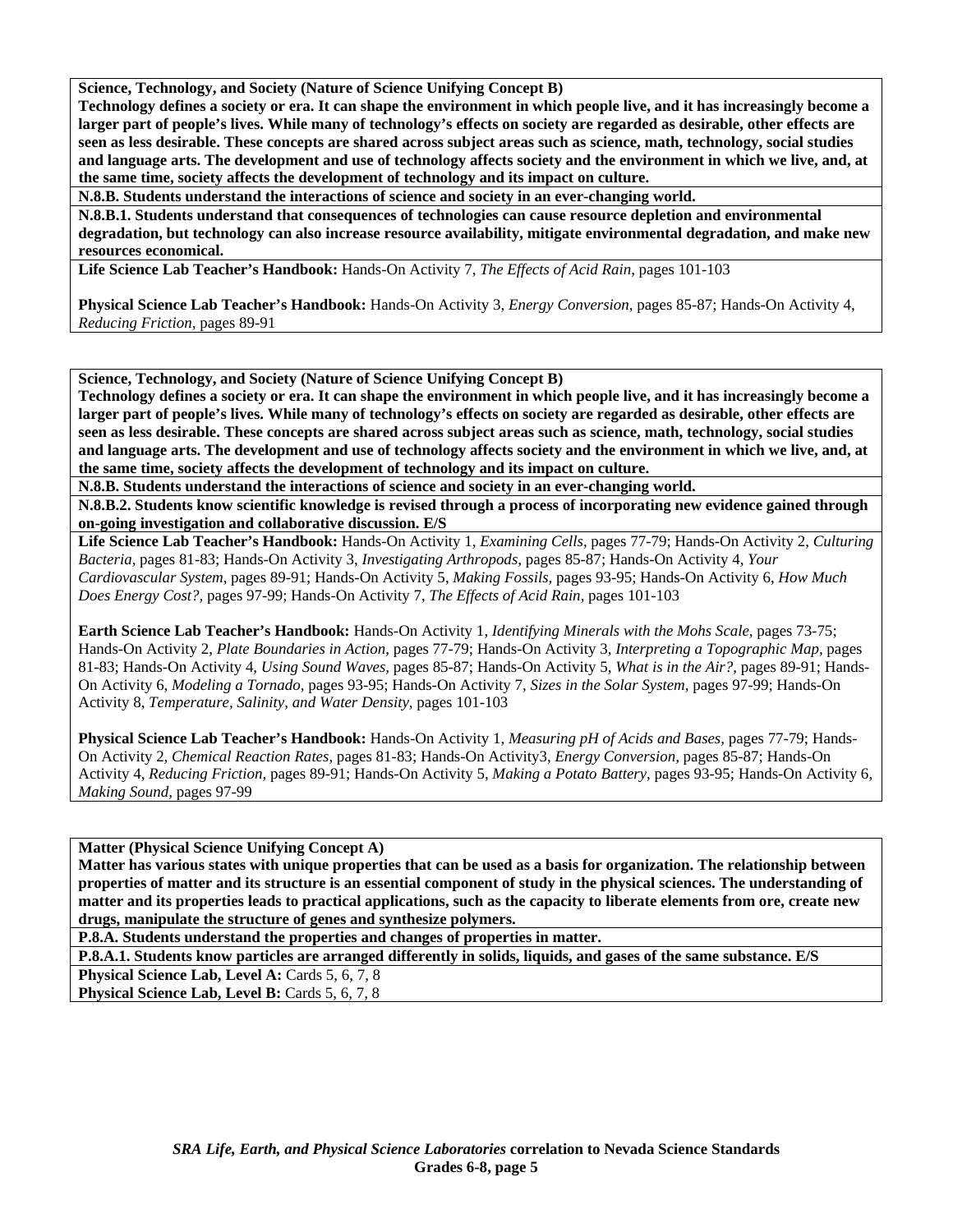**Matter (Physical Science Unifying Concept A)** 

**Matter has various states with unique properties that can be used as a basis for organization. The relationship between properties of matter and its structure is an essential component of study in the physical sciences. The understanding of matter and its properties leads to practical applications, such as the capacity to liberate elements from ore, create new drugs, manipulate the structure of genes and synthesize polymers.** 

**P.8.A. Students understand the properties and changes of properties in matter.** 

**P.8.A.2. Students know elements can be arranged in the periodic table which shows repeating patterns that group elements with similar properties. E/S** 

**Physical Science Lab, Level A: Cards 17, 18, 19, 20** 

**Physical Science Lab, Level B: Cards 17, 18, 19, 20** 

**Matter (Physical Science Unifying Concept A)** 

**Matter has various states with unique properties that can be used as a basis for organization. The relationship between properties of matter and its structure is an essential component of study in the physical sciences. The understanding of matter and its properties leads to practical applications, such as the capacity to liberate elements from ore, create new drugs, manipulate the structure of genes and synthesize polymers.** 

**P.8.A. Students understand the properties and changes of properties in matter.** 

**P.8.A.3. Students know methods for separating mixtures based on the properties of the components. E/S** 

**Physical Science Lab, Level A: Cards 8, 12, 13** 

Physical Science Lab, Level B: Cards 8, 12, 13

**Matter (Physical Science Unifying Concept A)** 

**Matter has various states with unique properties that can be used as a basis for organization. The relationship between properties of matter and its structure is an essential component of study in the physical sciences. The understanding of matter and its properties leads to practical applications, such as the capacity to liberate elements from ore, create new drugs, manipulate the structure of genes and synthesize polymers.** 

**P.8.A. Students understand the properties and changes of properties in matter.** 

**P.8.A.4. Students know atoms often combine to form molecules, and that compounds form when two or more different kinds of atoms chemically bond. E/S** 

**Physical Science Lab, Level A: Cards 3, 4, 10, 11, 31, 32 Physical Science Lab, Level B:** Cards 3, 4, 10, 11, 31, 32

**Matter (Physical Science Unifying Concept A)** 

**Matter has various states with unique properties that can be used as a basis for organization. The relationship between properties of matter and its structure is an essential component of study in the physical sciences. The understanding of matter and its properties leads to practical applications, such as the capacity to liberate elements from ore, create new drugs, manipulate the structure of genes and synthesize polymers.** 

**P.8.A. Students understand the properties and changes of properties in matter.** 

**P.8.A.5. Students know mass is conserved in physical and chemical changes. E/S** 

**Physical Science Lab, Level A: Cards 7, 8, 9** 

Physical Science Lab, Level B: Cards 7, 8, 9

**Matter (Physical Science Unifying Concept A)** 

**Matter has various states with unique properties that can be used as a basis for organization. The relationship between properties of matter and its structure is an essential component of study in the physical sciences. The understanding of matter and its properties leads to practical applications, such as the capacity to liberate elements from ore, create new drugs, manipulate the structure of genes and synthesize polymers.** 

**P.8.A. Students understand the properties and changes of properties in matter.** 

**P.8.A.6. Students know matter is made up of tiny particles called atoms. E/S** 

**Physical Science Lab, Level A: Cards 3, 4, 10, 11** 

Physical Science Lab, Level B: Cards 3, 4, 10, 11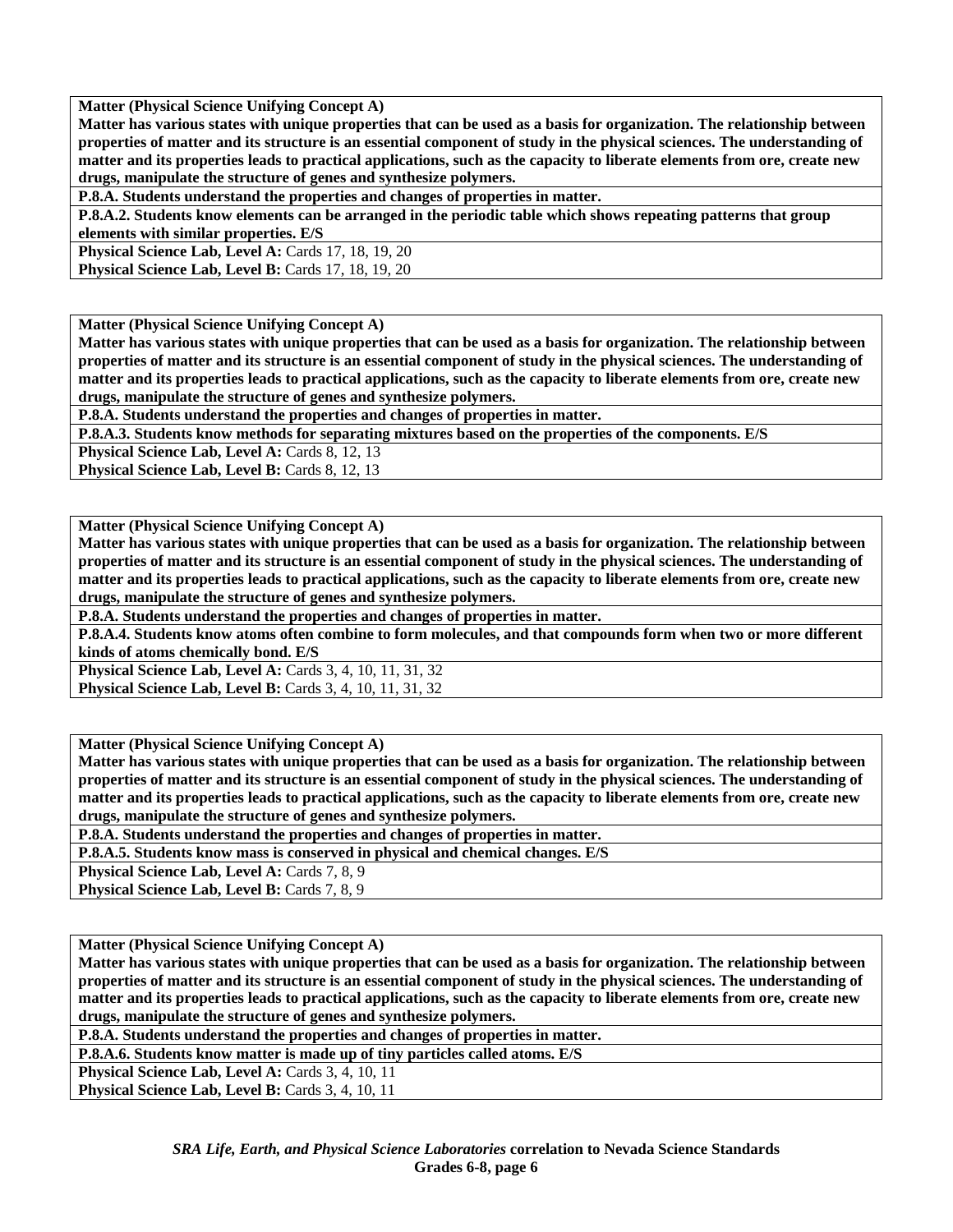**Matter (Physical Science Unifying Concept A)** 

**Matter has various states with unique properties that can be used as a basis for organization. The relationship between properties of matter and its structure is an essential component of study in the physical sciences. The understanding of matter and its properties leads to practical applications, such as the capacity to liberate elements from ore, create new drugs, manipulate the structure of genes and synthesize polymers.** 

**P.8.A. Students understand the properties and changes of properties in matter.** 

**P.8.A.7. Students know the characteristics of electrons, protons, and neutrons. E/S** 

**Physical Science Lab, Level A: Cards 21, 22, 23, 24, 25** 

**Physical Science Lab, Level B:** Cards 21, 22, 23, 24, 25

**Matter (Physical Science Unifying Concept A)** 

**Matter has various states with unique properties that can be used as a basis for organization. The relationship between properties of matter and its structure is an essential component of study in the physical sciences. The understanding of matter and its properties leads to practical applications, such as the capacity to liberate elements from ore, create new drugs, manipulate the structure of genes and synthesize polymers.** 

**P.8.A. Students understand the properties and changes of properties in matter.** 

**P.8.A.8. Students know substances containing only one kind of atom are elements which cannot be broken into smaller pieces by normal laboratory processes. E/S** 

Physical Science Lab, Level A: Cards 4, 10, 11, 12 Physical Science Lab, Level B: Cards 4, 10, 11, 12

**Force and Motion (Physical Science Unifying Concept B)** 

**The laws of motion are used to describe the effects of forces on the movement of objects.** 

**P.8.B. Students understand that position and motion of an object result from the net effect of the different forces acting on it.** 

**P.8.B.1. Students know the effects of balanced and unbalanced forces on an object's motion. E/S** 

**Physical Science Lab, Level A:** Cards 50, 54, 55, 56, 63, 64

**Physical Science Lab, Level B:** Cards 50, 54, 55, 56, 63, 64

**Physical Science Lab Teacher's Handbook:** Hands-On Activity 4, *Reducing Friction,* pages 89-91

**Force and Motion (Physical Science Unifying Concept B)** 

**The laws of motion are used to describe the effects of forces on the movement of objects.** 

**P.8.B. Students understand that position and motion of an object result from the net effect of the different forces acting on it.** 

**P.8.B.2. Students know electric currents can produce magnetic forces and magnets can cause electric currents. E/S** 

Physical Science Lab, Level A: Cards 74, 75, 76 Physical Science Lab, Level B: Cards 74, 75, 76

**Force and Motion (Physical Science Unifying Concept B)** 

**The laws of motion are used to describe the effects of forces on the movement of objects.** 

**P.8.B. Students understand that position and motion of an object result from the net effect of the different forces acting on it.** 

**P.8.B.3. Students know every object exerts gravitational force on every other object, and the magnitude of this force depends on the mass of the objects and their distance from one another. I/S** 

**Physical Science Lab, Level A: Cards 57, 59** 

Physical Science Lab, Level B: Cards 57, 59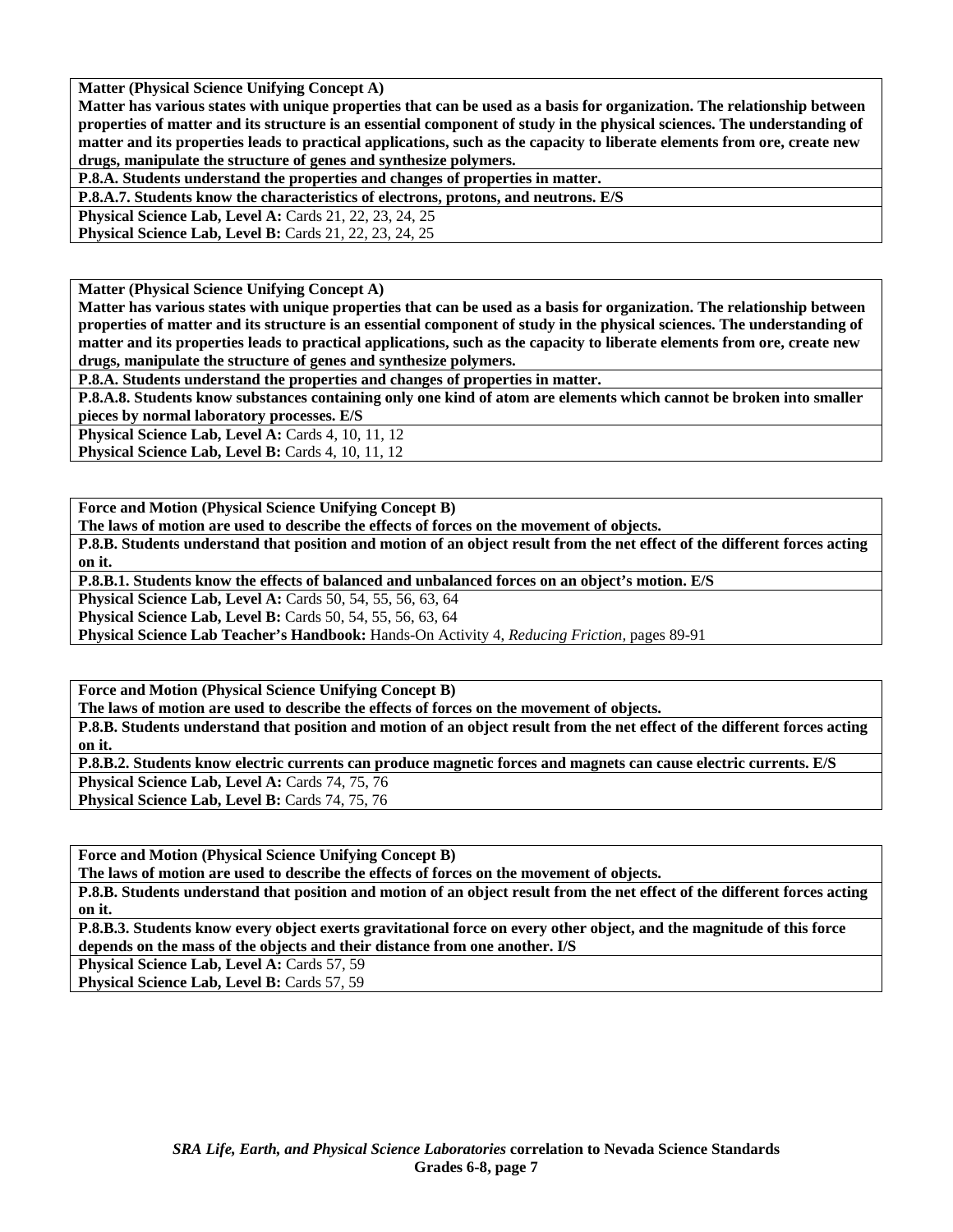**Energy (Physical Science Unifying Concept C) The total energy of the universe is constant. All events involve the transfer of energy in one form or another. IN all energy transfers, the overall effect is that the energy is spread out uniformly.** 

**P.8.C. Students understand transfer of energy.** 

**P.8.C.1. Students know visible light is a narrow band within the electromagnetic spectrum. I/S** 

**Physical Science Lab, Level A: Cards 82, 83, 84, 85 Physical Science Lab, Level B: Cards 82, 83, 84, 85** 

**Energy (Physical Science Unifying Concept C)** 

**The total energy of the universe is constant. All events involve the transfer of energy in one form or another. IN all energy transfers, the overall effect is that the energy is spread out uniformly.** 

**P.8.C. Students understand transfer of energy.** 

**P.8.C.2. Students know vibrations (e.g., sounds, earthquakes) move at different speeds in different materials, have different wavelengths, and set up waves-like disturbances that spread away from the source uniformly. E/S** 

**Physical Science Lab, Level A:** Cards 77, 78, 79, 80, 81

**Physical Science Lab, Level B: Cards 77, 78, 79, 80, 81** 

**Physical Science Lab Teacher's Handbook:** Hands-On Activity 6, *Making Sound,* pages 97-99

**Energy (Physical Science Unifying Concept C)** 

**The total energy of the universe is constant. All events involve the transfer of energy in one form or another. IN all energy transfers, the overall effect is that the energy is spread out uniformly.** 

**P.8.C. Students understand transfer of energy.** 

**P.8.C.3. Students know physical, chemical, and nuclear changes involve a transfer of energy. E/S** 

**Physical Science Lab, Level A:** Cards 36, 37, 38, 39, 40, 41, 42, 43, 44, 45, 46, 47, 48, 49

**Physical Science Lab, Level B:** Cards 36, 37, 38, 39, 40, 41, 42, 43, 44, 45, 46, 47, 48, 49

**Physical Science Lab Teacher's Handbook:** Hands-On Activity 3, *Energy Conversion,* pages 85-87

**Energy (Physical Science Unifying Concept C)** 

**The total energy of the universe is constant. All events involve the transfer of energy in one form or another. IN all energy transfers, the overall effect is that the energy is spread out uniformly.** 

**P.8.C. Students understand transfer of energy.** 

**P.8.C.4. Students know energy cannot be created or destroyed, in a chemical or physical reaction, but only changed from one form to another. E/S** 

**Physical Science Lab, Level A: Cards 37, 38, 39, 40** 

**Physical Science Lab, Level B:** Cards 37, 38, 39, 40

**Physical Science Lab Teacher's Handbook:** Hands-On Activity 3, *Energy Conversion,* pages 85-87

**Energy (Physical Science Unifying Concept C)** 

**The total energy of the universe is constant. All events involve the transfer of energy in one form or another. IN all energy transfers, the overall effect is that the energy is spread out uniformly.** 

**P.8.C. Students understand transfer of energy.** 

**P.8.C.5. Students know heat energy flows from warmer materials or regions to cooler ones through conduction,** 

**convection, and radiation. E/S** 

**Earth Science Lab, Level A: Card 38 Earth Science Lab, Level B:** Card 38

**Physical Science Lab, Level A: Cards 43, 44 Physical Science Lab, Level B: Cards 43, 44**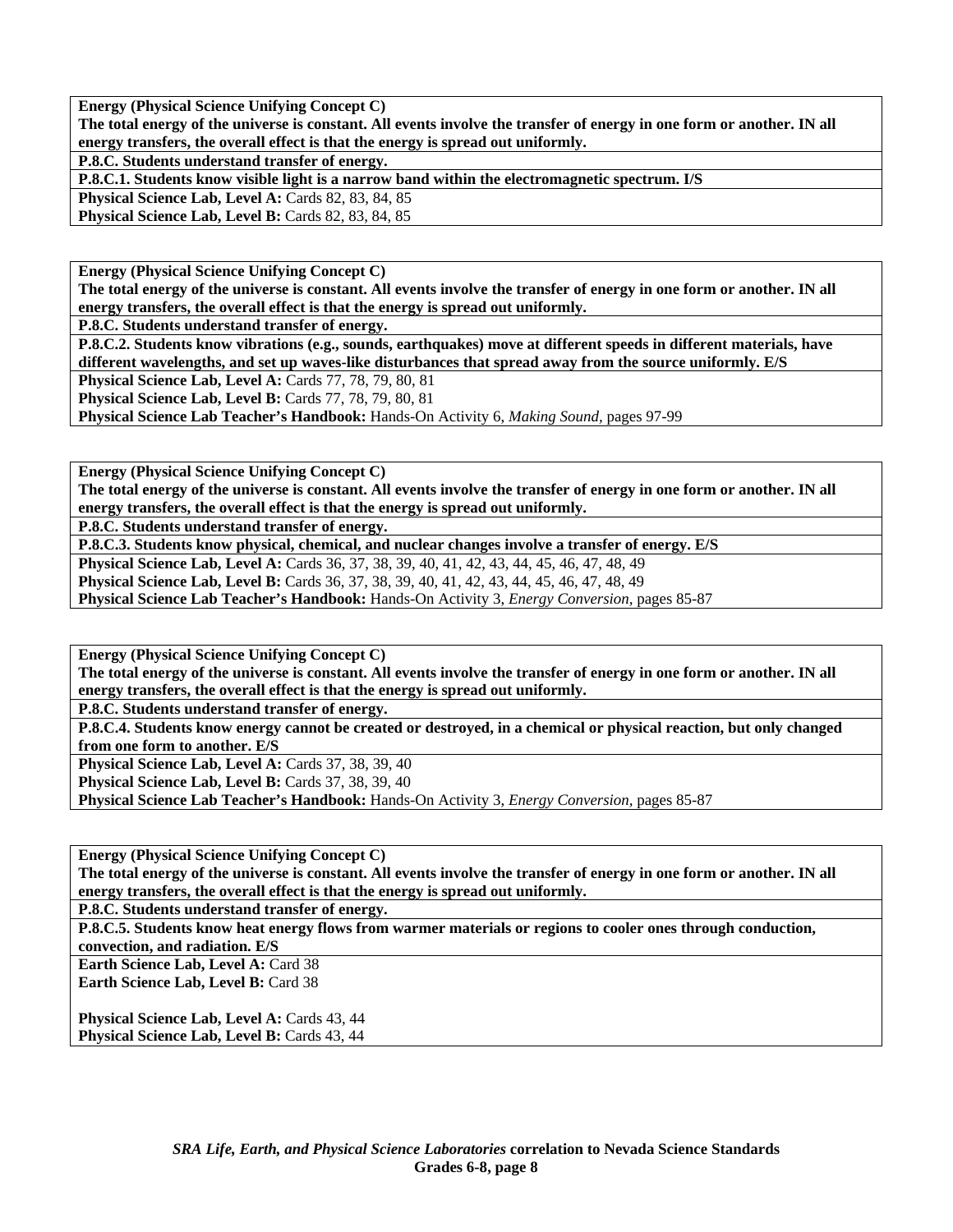**Energy (Physical Science Unifying Concept C)** 

**The total energy of the universe is constant. All events involve the transfer of energy in one form or another. IN all energy transfers, the overall effect is that the energy is spread out uniformly.** 

**P.8.C. Students understand transfer of energy.** 

**P.8.C.6. Students know electrical circuits provide a means of transferring electrical energy to produce heat, light, sound, and chemical changes. I/S** 

**Physical Science Lab, Level A: Cards 68, 69, 70, 71, 72** 

**Physical Science Lab, Level B:** Cards 68, 69, 70, 71, 72

**Physical Science Lab Teacher's Handbook:** Hands-On Activity 5, *Making a Potato Battery,* pages 93-95

**Heredity (Life Science Unifying Concept A)** 

**Heredity is the genetic passing of a set of instructions from generation to generation. These instructions are encoded as DNA and may manifest themselves as characteristics. Some characteristics are inherited, and some result from interactions with the environment.** 

**L.8.A. Students understand the role of genetic information in the continuation of a species.** 

**L.8.A.1. Students know heredity is the passage of genetic instructions from one generation to the next generation. E/S** 

Life Science Lab, Level A: Cards 61, 62, 63, 64

Life Science Lab, Level B: Cards 61, 62, 63, 64

**Heredity (Life Science Unifying Concept A)** 

**Heredity is the genetic passing of a set of instructions from generation to generation. These instructions are encoded as DNA and may manifest themselves as characteristics. Some characteristics are inherited, and some result from interactions with the environment.** 

**L.8.A. Students understand the role of genetic information in the continuation of a species.** 

**L.8.A.2. Students know changes in genes of eggs and sperm can cause changes in inherited characteristics. E/S** 

Life Science Lab, Level A: Cards 62, 63, 64

**Life Science Lab, Level B: Cards 62, 63, 64** 

**Heredity (Life Science Unifying Concept A)** 

**Heredity is the genetic passing of a set of instructions from generation to generation. These instructions are encoded as DNA and may manifest themselves as characteristics. Some characteristics are inherited, and some result from interactions with the environment.** 

**L.8.A. Students understand the role of genetic information in the continuation of a species.** 

**L.8.A.3. Students know organisms can be bred for specific characteristics. I/L** 

Life Science Lab, Level A: Cards 65, 66

Life Science Lab, Level B: Cards 65, 66

**Heredity (Life Science Unifying Concept A)** 

**Heredity is the genetic passing of a set of instructions from generation to generation. These instructions are encoded as DNA and may manifest themselves as characteristics. Some characteristics are inherited, and some result from interactions with the environment.** 

**L.8.A. Students understand the role of genetic information in the continuation of a species.** 

**L.8.A.4. Students know some characteristics of an organism are the result of a combination of interaction with the environment and genetic information. E/S** 

**Life Science Lab, Level A:** Cards 23, 24, 41, 43, 62, 63, 65, 66 **Life Science Lab, Level B:** Cards 23, 24, 41, 43, 62, 63, 65, 66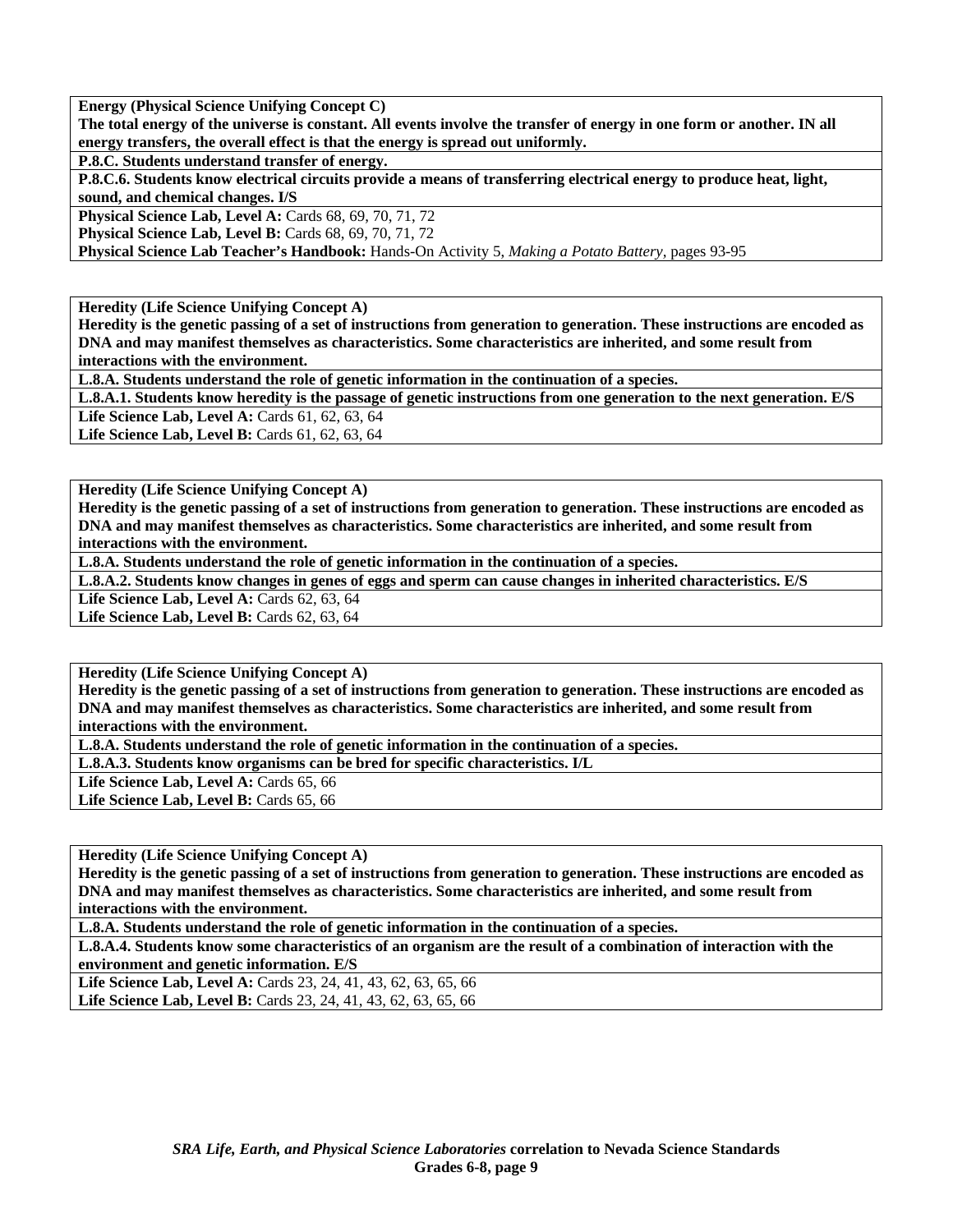**Structure of Life (Life Science Unifying Concept B)** 

**All living things are composed of cells, Cells range from very simple to complex and have structures which perform functions for the organism. Cells and structures can be damaged or fail because of intrinsic failures or disease.** 

**L.8.B. Students understand that living things are composed of cells, which are specialized in multicellular organisms to perform a variety of life functions.** 

**L.8.B.1. Students know all organisms are composed of cells, which are the fundamental units of life. E/S** 

**Life Science Lab, Level A: Cards 1, 5, 6, 7** 

**Life Science Lab, Level B:** Cards 1, 5, 6, 7

**Life Science Lab Teacher's Handbook:** Hands-On Activity 1, *Examining Cells,* pages 77-79

**Structure of Life (Life Science Unifying Concept B)** 

**All living things are composed of cells, Cells range from very simple to complex and have structures which perform functions for the organism. Cells and structures can be damaged or fail because of intrinsic failures or disease.** 

**L.8.B. Students understand that living things are composed of cells, which are specialized in multicellular organisms to perform a variety of life functions.** 

**L.8.B.2. Students know cells grow, divide, and take in nutrients which they use to provide energy for cell functions. E/S Life Science Lab, Level A: Cards 5, 6, 7, 8, 9, 10** 

**Life Science Lab, Level B:** Cards 5, 6, 7, 8, 9, 10

**Life Science Lab Teacher's Handbook:** Hands-On Activity 1, *Examining Cells,* pages 77-79

**Structure of Life (Life Science Unifying Concept B)** 

**All living things are composed of cells, Cells range from very simple to complex and have structures which perform functions for the organism. Cells and structures can be damaged or fail because of intrinsic failures or disease.** 

**L.8.B. Students understand that living things are composed of cells, which are specialized in multicellular organisms to perform a variety of life functions.** 

**L.8.B.3. Students know some organisms are made of just one cell and that multicellular organisms can consist o thousands to millions of cells working together. E/S** 

Life Science Lab, Level A: Cards 1, 5, 6, 7, 11, 12, 14, 15, 16

**Life Science Lab, Level B:** Cards 1, 5, 6, 7, 11, 12, 14, 15, 16

**Life Science Lab Teacher's Handbook:** Hands-On Activity 1, *Examining Cells,* pages 77-79

**Structure of Life (Life Science Unifying Concept B)** 

**All living things are composed of cells, Cells range from very simple to complex and have structures which perform functions for the organism. Cells and structures can be damaged or fail because of intrinsic failures or disease. L.8.B. Students understand that living things are composed of cells, which are specialized in multicellular organisms to perform a variety of life functions.** 

**L.8.B.4. Students know cells combine to form tissues that combine to form organs and organ systems that are specialized to perform life functions. E/S/** 

**Life Science Lab, Level A:** Cards 44, 47, 48, 49, 50, 51, 52, 53, 54, 55, 56, 57, 58

**Life Science Lab, Level B:** Cards 44, 47, 48, 49, 50, 51, 52, 53, 54, 55, 56, 57, 58

**Life Science Lab Teacher's Handbook:** Hands-On Activity 4, *Your Cardiovascular System,* pages 89-91

**Structure of Life (Life Science Unifying Concept B)** 

**All living things are composed of cells, Cells range from very simple to complex and have structures which perform functions for the organism. Cells and structures can be damaged or fail because of intrinsic failures or disease.** 

**L.8.B. Students understand that living things are composed of cells, which are specialized in multicellular organisms to perform a variety of life functions.** 

**L.8.B.5. Students know disease can result from defects in body systems or from damage caused by infection. E/S** 

Life Science Lab, Level A: Cards 45, 47, 48, 49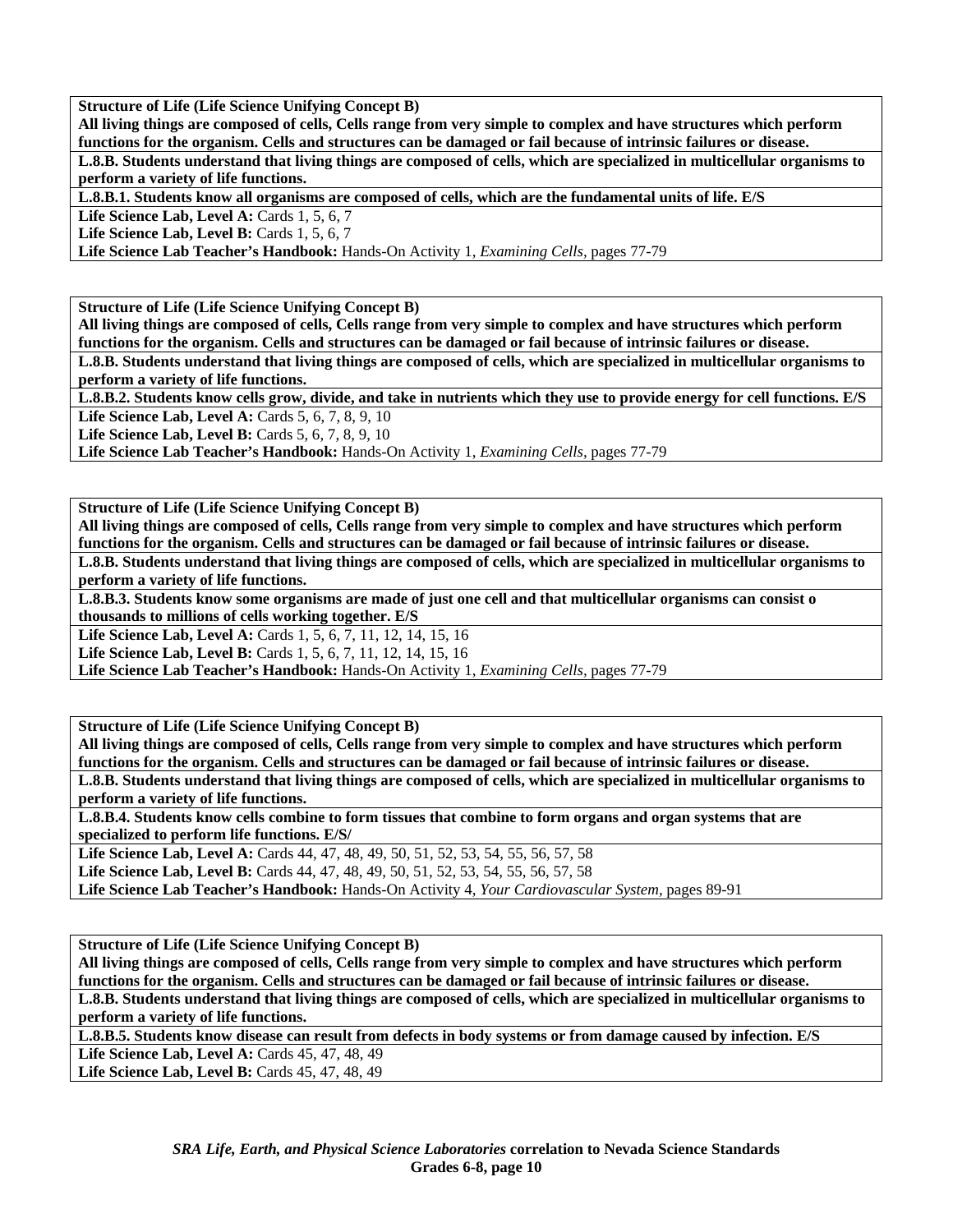**Organisms and Their Environment (Life Science Unifying Concept C)** 

**A variety of ecosystems and communities exist on Earth. Ecosystems are dynamic interactions of organisms and their environment. Ecosystems have distinct characteristics and components that allow certain organisms to thrive. Change in one or more components can affect the entire ecosystem.** 

**L.8.C. Students understand how living and non-living components of ecosystems interact.** 

**L.8.C.1. Students know how matter and energy are transferred through food webs in an ecosystem. E/S** 

Life Science Lab, Level A: Cards 76, 77

Life Science Lab, Level B: Cards 76, 77

**Life Science Lab Teacher's Handbook:** Hands-On Activity 6, *How Much Does Energy Cost?,* pages 97-99

**Organisms and Their Environment (Life Science Unifying Concept C)** 

**A variety of ecosystems and communities exist on Earth. Ecosystems are dynamic interactions of organisms and their environment. Ecosystems have distinct characteristics and components that allow certain organisms to thrive. Change in one or more components can affect the entire ecosystem.** 

**L.8.C. Students understand how living and non-living components of ecosystems interact.** 

**L.8.C.2. Students know how to characterize organisms in any ecosystem by their functions. E/S** 

Life Science Lab, Level A: Cards 73, 74, 75, 76, 77

Life Science Lab, Level B: Cards 73, 74, 75, 76, 77

**Life Science Lab Teacher's Handbook:** Hands-On Activity 6, *How Much Does Energy Cost?,* pages 97-99

**Organisms and Their Environment (Life Science Unifying Concept C)** 

**A variety of ecosystems and communities exist on Earth. Ecosystems are dynamic interactions of organisms and their environment. Ecosystems have distinct characteristics and components that allow certain organisms to thrive. Change in one or more components can affect the entire ecosystem.** 

**L.8.C. Students understand how living and non-living components of ecosystems interact.** 

**L.8.C.3. Students will evaluate how changes in environments can be beneficial or harmful/ E/S** 

Life Science Lab, Level A: Cards 72, 80, 84, 85, 86, 87, 88, 89, 90

Life Science Lab, Level B: Cards 72, 80, 84, 85, 86, 87, 88, 89, 80

**Life Science Lab Teacher's Handbook:** Hands-On Activity 7, *The Effects of Acid Rain,* pages 101-103

**Organisms and Their Environment (Life Science Unifying Concept C)** 

**A variety of ecosystems and communities exist on Earth. Ecosystems are dynamic interactions of organisms and their environment. Ecosystems have distinct characteristics and components that allow certain organisms to thrive. Change in one or more components can affect the entire ecosystem.** 

**L.8.C. Students understand how living and non-living components of ecosystems interact.** 

**L.8.C.4. Students know inter-related factors affect the number and type of organisms an ecosystem can support. E/S Life Science Lab, Level A:** Cards 72, 73, 74, 75, 76 Life Science Lab, Level B: Cards 72, 73, 74, 75, 76

**Diversity of Life (Life Science Unifying Concept D)** 

**Evidence suggests that living things change over periods of time. These changes can be attributed to genetic and/or environmental influences. This process of change over time is called biological evolution. The diversity of life on Earth is classified using objective characteristics. Scientific classification uses a hierarchy of groups and subgroups based on similarities that reflect evolutionary relationships.** 

**L.8.D. Students understand that life forms change over time, contributing to the variety of organisms found on the Earth.** 

**L.8.D.1. Students know species can be identified and classified based upon their characteristics. E/S** 

Life Science Lab, Level A: Cards 2, 3, 14, 15, 16, 18, 19, 20, 21, 22, 25, 27, 28, 29, 30, 31, 32, 33, 34, 35, 36, 37, 38, 39, 40 Life Science Lab, Level B: Cards 2, 3, 14, 15, 16, 18, 19, 20, 21, 22, 25, 27, 28, 29, 30, 31, 32, 33, 34, 35, 36, 37, 38, 39, 40 **Life Science Lab Teacher's Handbook:** Hands-On Activity 2, *Culturing Bacteria,* pages 81-83; Hands-On Activity 3, *Investigating Arthropods,* pages 85-87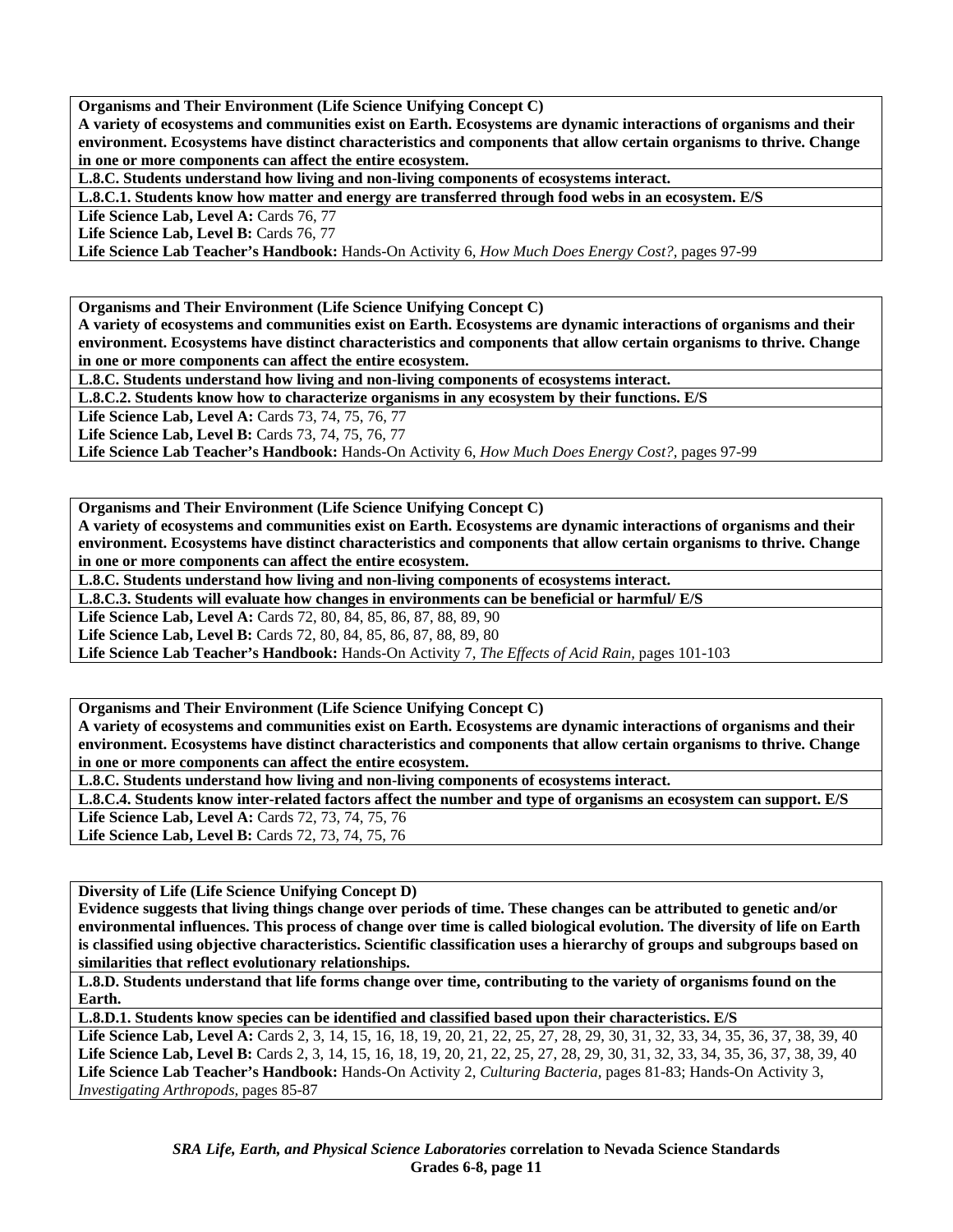**Diversity of Life (Life Science Unifying Concept D)** 

**Evidence suggests that living things change over periods of time. These changes can be attributed to genetic and/or environmental influences. This process of change over time is called biological evolution. The diversity of life on Earth is classified using objective characteristics. Scientific classification uses a hierarchy of groups and subgroups based on similarities that reflect evolutionary relationships.** 

L.8.D. Students understand that life forms change over time, contributing to the variety of organisms found on the **Earth.** 

**L.8.D.2. Students know fossils provide evidence of how life and environmental conditions have changed throughout geologic time. E/S** 

Life Science Lab, Level A: Cards 67, 68

Life Science Lab, Level B: Cards 67, 68

**Life Science Lab Teacher's Handbook:** Hands-On Activity 5, *Making Fossils,* pages 93-95

Earth Science Lab, Level A: Cards 33, 34 Earth Science Lab, Level B: Cards 33, 34

**Diversity of Life (Life Science Unifying Concept D)** 

**Evidence suggests that living things change over periods of time. These changes can be attributed to genetic and/or environmental influences. This process of change over time is called biological evolution. The diversity of life on Earth is classified using objective characteristics. Scientific classification uses a hierarchy of groups and subgroups based on similarities that reflect evolutionary relationships.** 

**L.8.D. Students understand that life forms change over time, contributing to the variety of organisms found on the Earth.** 

**L.8.D.3. Students know an organism's behavior is based on both experience and on the species' evolutionary history. E/S** 

**Life Science Lab, Level A:** Cards 24, 43, 65, 66, 67, 68 **Life Science Lab, Level B:** Cards 24, 43, 65, 66, 67, 68

**Atmospheric Processes and the Water Cycle (Earth and Space Science Unifying Concept A) Earth systems have internal and external sources of energy, both of which create heat. Driven by sunlight and Earth's internal heat, a variety of cycles connect and continually circulate energy and material through the components of the earth systems.** 

**E.8.A. Students understand the relationship between the Earth's atmosphere, topography, weather, and climate.** 

**E.8.A.1. Students know seasons are caused by variations in the amounts of the Sun's energy reaching Earth's surface due to the planet's axial tilt. E/S** 

**Earth Science Lab, Level A: Card 62 Earth Science Lab, Level B: Card 62** 

**Atmospheric Processes and the Water Cycle (Earth and Space Science Unifying Concept A) Earth systems have internal and external sources of energy, both of which create heat. Driven by sunlight and Earth's internal heat, a variety of cycles connect and continually circulate energy and material through the components of the earth systems.** 

**E.8.A. Students understand the relationship between the Earth's atmosphere, topography, weather, and climate.** 

**E.8.A.2. Students know how the processes involved in the water cycle affect climatic patterns. E/S** 

**Earth Science Lab, Level A: Cards 47, 48, 49, 51, 55, 56, 57, 58, 60 Earth Science Lab, Level B:** Cards 47, 48, 49, 51, 55, 56, 57, 58, 60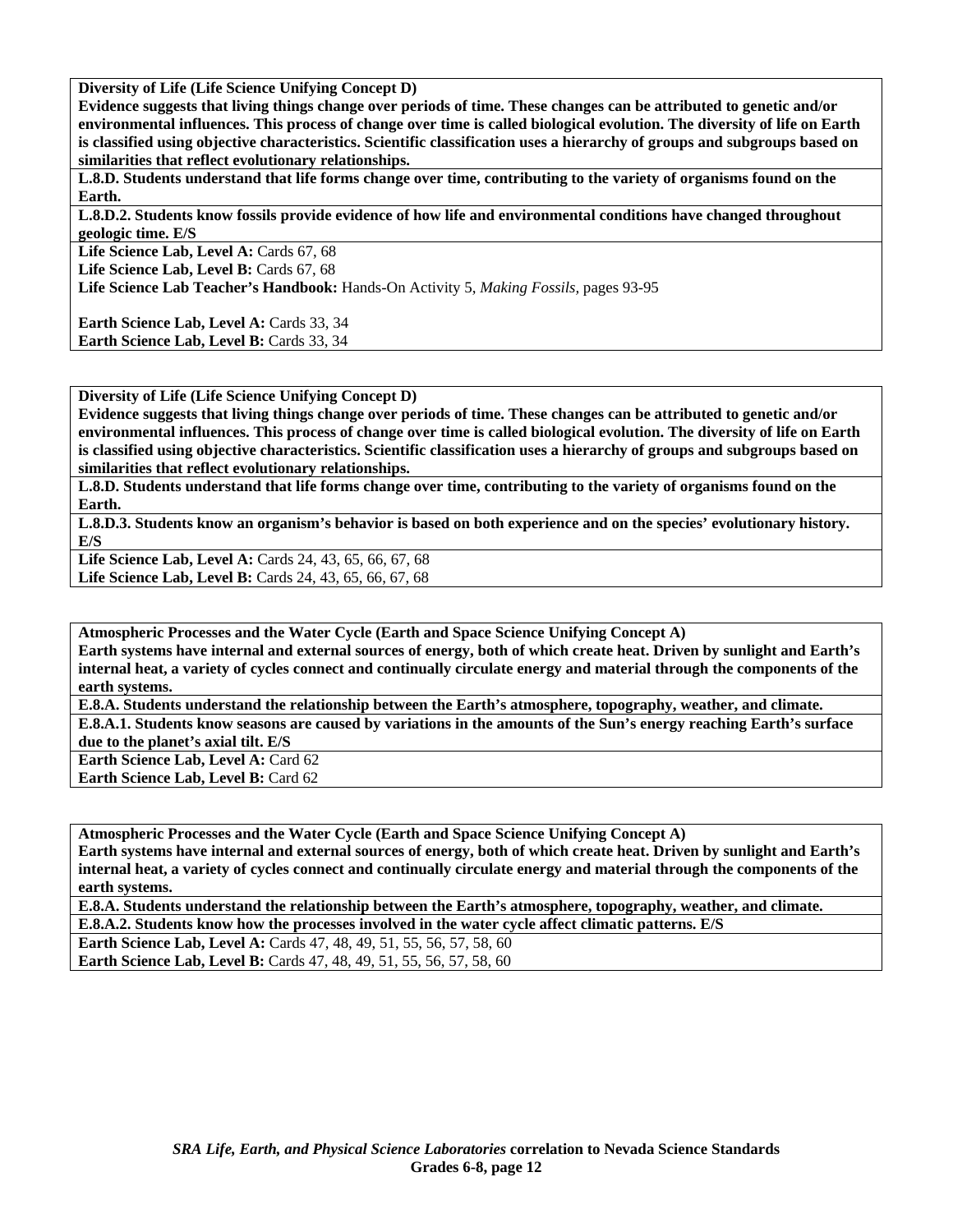**Atmospheric Processes and the Water Cycle (Earth and Space Science Unifying Concept A) Earth systems have internal and external sources of energy, both of which create heat. Driven by sunlight and Earth's internal heat, a variety of cycles connect and continually circulate energy and material through the components of the earth systems.** 

**E.8.A. Students understand the relationship between the Earth's atmosphere, topography, weather, and climate. E.8.A.3. Students know the properties that make water an essential component of the earth system. E/S** 

**Earth Science Lab, Level A: Cards 43, 44, 47, 48, 82, 83, 84, 85, 87, 89, 90** 

**Earth Science Lab, Level B:** Cards 43, 44, 47, 48, 82, 83, 84, 85, 87, 89, 90

**Earth Science Lab Teacher's Handbook:** Hands-On Activity 8, *Temperature, Salinity, and Water Density,* pages 101-103

**Atmospheric Processes and the Water Cycle (Earth and Space Science Unifying Concept A)** 

**Earth systems have internal and external sources of energy, both of which create heat. Driven by sunlight and Earth's internal heat, a variety of cycles connect and continually circulate energy and material through the components of the earth systems.** 

**E.8.A. Students understand the relationship between the Earth's atmosphere, topography, weather, and climate. E.8.A.4. Students understand the composition of Earth's atmosphere, emphasizing the role of the atmosphere in Earth's weather and climate. I/S** 

**Earth Science Lab, Level A:** Cards 36, 37, 38, 39, 40, 41, 42, 44, 45, 46, 47, 48, 49, 52, 53, 54, 55, 56, 57, 58, 59, 60 **Earth Science Lab, Level B:** Cards 36, 37, 38, 39, 40, 41, 42, 44, 45, 46, 47, 48, 49, 52, 53, 54, 55, 56, 57, 58, 59, 60 **Earth Science Lab Teacher's Handbook:** Hands-On Activity 5, *What is in the Air?,* pages 89-91; Hands-On Activity 6, *Modeling a Tornado,* pages 93-95

**Atmospheric Processes and the Water Cycle (Earth and Space Science Unifying Concept A) Earth systems have internal and external sources of energy, both of which create heat. Driven by sunlight and Earth's internal heat, a variety of cycles connect and continually circulate energy and material through the components of the earth systems.** 

**E.8.A. Students understand the relationship between the Earth's atmosphere, topography, weather, and climate.** 

**E.8.A.5. Students know the difference between local weather and regional climate. I/S** 

**Earth Science Lab, Level A: Cards 55, 56, 57, 58, 60, 61 Earth Science Lab, Level B: Cards 55, 56, 57, 58, 60, 61** 

**Atmospheric Processes and the Water Cycle (Earth and Space Science Unifying Concept A) Earth systems have internal and external sources of energy, both of which create heat. Driven by sunlight and Earth's internal heat, a variety of cycles connect and continually circulate energy and material through the components of the earth systems.** 

**E.8.A. Students understand the relationship between the Earth's atmosphere, topography, weather, and climate. E.8.A.6. Students know topography and patterns of global and local atmospheric movement influence local weather which occurs primarily in the lower atmosphere. E/S** 

**Earth Science Lab, Level A: Cards 40, 41, 45, 46, 56, 57, 58, 59, 60, 61 Earth Science Lab, Level B:** Cards 40, 41, 45, 46, 56, 57, 58, 59, 60, 61

**Solar System and Universe (Earth and Space Science Unifying Concept B)** 

**The universe is a dynamic system of matter and energy. The universe is extremely large and massive with its components separated by vast distances. Tools of technology continue to aid in the investigation of the components, origins, processes and age of the universe. Earth is one part of our solar system, which is within the Milky Way galaxy. The Sun is the energy-producing star for our solar system. Most objects in our solar system are in predictable motion, resulting in phenomena such as day/night, year, phases of the moon, tides, and eclipses.** 

**E.8.B. Students understand characteristics of our solar system that is part of the Milky Way galaxy.** 

**E.5.B.1. Students know the universe contains many billions of galaxies, and each galaxy contains many billions of stars. W/L** 

Earth Science Lab, Level A: Cards 75, 77, 78 Earth Science Lab, Level B: Cards 75, 77, 78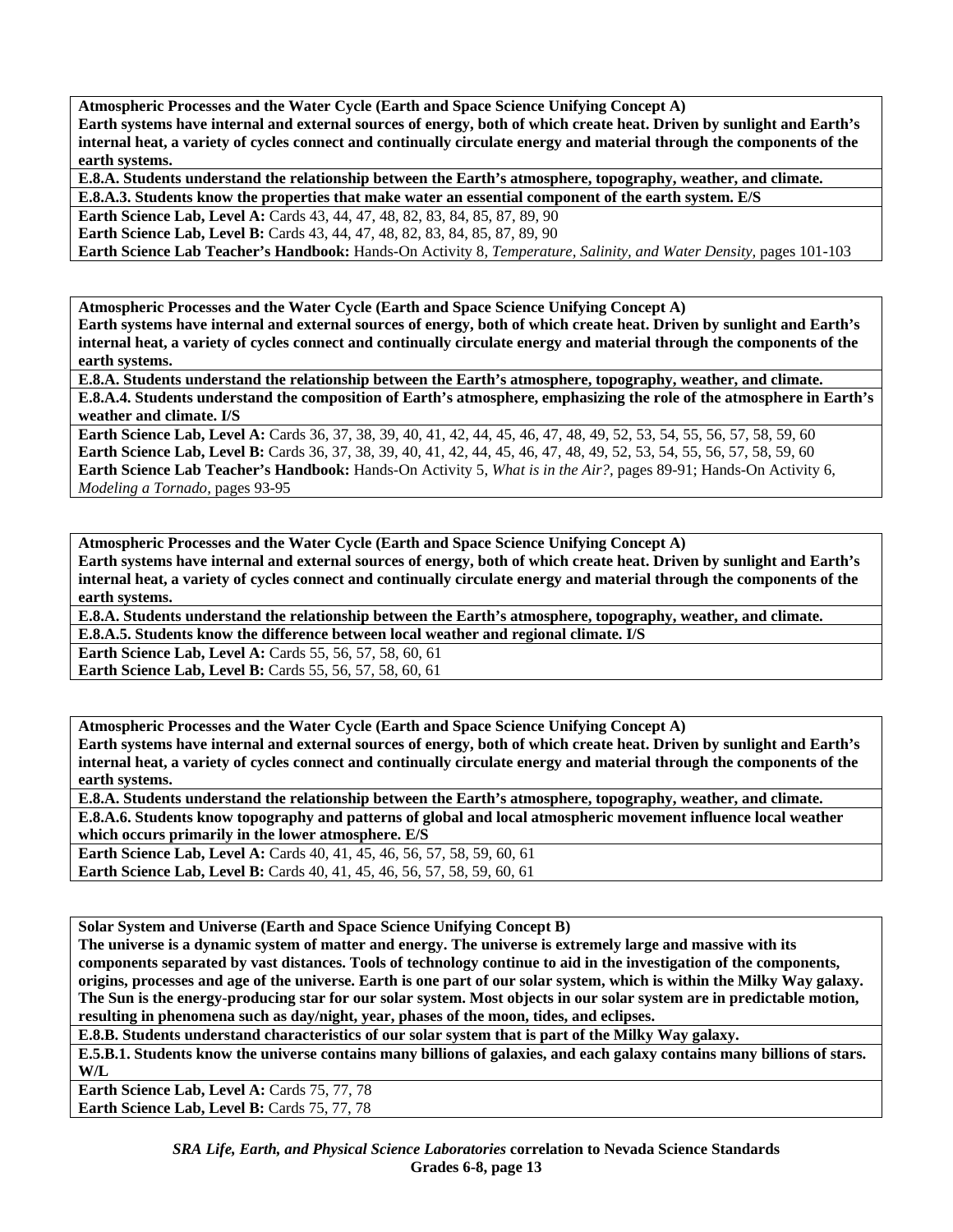**Solar System and Universe (Earth and Space Science Unifying Concept B)** 

**The universe is a dynamic system of matter and energy. The universe is extremely large and massive with its components separated by vast distances. Tools of technology continue to aid in the investigation of the components, origins, processes and age of the universe. Earth is one part of our solar system, which is within the Milky Way galaxy. The Sun is the energy-producing star for our solar system. Most objects in our solar system are in predictable motion, resulting in phenomena such as day/night, year, phases of the moon, tides, and eclipses.** 

**E.8.B. Students understand characteristics of our solar system that is part of the Milky Way galaxy.** 

**E.5.B.2. Students know the solar system includes a great variety of planetary moons, asteroids, and comets. I/S** 

**Earth Science Lab, Level A: Cards 63, 67, 68, 69, 70, 71, 72, 73, 74** 

**Earth Science Lab, Level B:** Cards 63, 67, 68, 69, 70, 71, 72, 73, 74

**Earth Science Lab Teacher's Handbook:** Hands-On Activity 7, *Sizes in the Solar System,* pages 97-99

**Solar System and Universe (Earth and Space Science Unifying Concept B)** 

**The universe is a dynamic system of matter and energy. The universe is extremely large and massive with its components separated by vast distances. Tools of technology continue to aid in the investigation of the components, origins, processes and age of the universe. Earth is one part of our solar system, which is within the Milky Way galaxy. The Sun is the energy-producing star for our solar system. Most objects in our solar system are in predictable motion, resulting in phenomena such as day/night, year, phases of the moon, tides, and eclipses.** 

**E.8.B. Students understand characteristics of our solar system that is part of the Milky Way galaxy.** 

**E.5.B.3. Students know characteristics of the planets in our solar system. I/S** 

**Earth Science Lab, Level A: Cards 69, 70, 71, 72 Earth Science Lab, Level B: Cards 69, 70, 71, 72** 

**Solar System and Universe (Earth and Space Science Unifying Concept B)** 

**The universe is a dynamic system of matter and energy. The universe is extremely large and massive with its components separated by vast distances. Tools of technology continue to aid in the investigation of the components, origins, processes and age of the universe. Earth is one part of our solar system, which is within the Milky Way galaxy. The Sun is the energy-producing star for our solar system. Most objects in our solar system are in predictable motion, resulting in phenomena such as day/night, year, phases of the moon, tides, and eclipses.** 

**E.8.B. Students understand characteristics of our solar system that is part of the Milky Way galaxy.** 

**E.5.B.4. Students know Earth is part of a solar system located within the Milky Way. E/S** 

**Earth Science Lab, Level A: Cards 68, 69** 

**Earth Science Lab, Level B: Cards 68, 69** 

**Earth Science Lab Teacher's Handbook:** Hands-On Activity 7

**Solar System and Universe (Earth and Space Science Unifying Concept B)** 

**The universe is a dynamic system of matter and energy. The universe is extremely large and massive with its components separated by vast distances. Tools of technology continue to aid in the investigation of the components, origins, processes and age of the universe. Earth is one part of our solar system, which is within the Milky Way galaxy. The Sun is the energy-producing star for our solar system. Most objects in our solar system are in predictable motion, resulting in phenomena such as day/night, year, phases of the moon, tides, and eclipses.** 

**E.8.B. Students understand characteristics of our solar system that is part of the Milky Way galaxy.** 

**E.5.B.5. Students know the Sun is many thousands of times closer to Earth than any other star, and billions of times closer that the far end of the Milky Way Galaxy. W/L** 

**Earth Science Lab, Level A: Cards 67, 75, 77, 79** 

**Earth Science Lab, Level B: Cards 67, 75, 77, 79**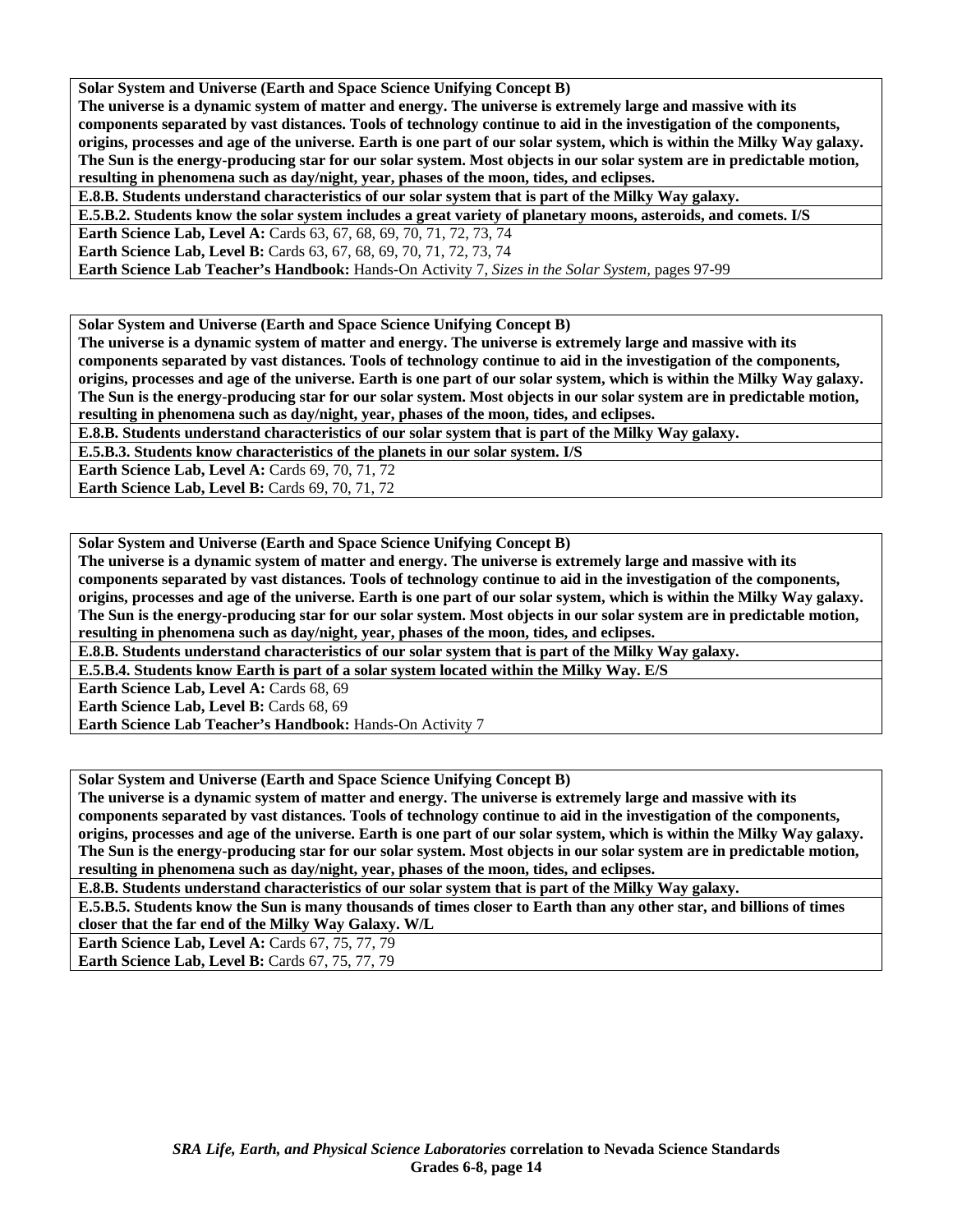**Solar System and Universe (Earth and Space Science Unifying Concept B)** 

**The universe is a dynamic system of matter and energy. The universe is extremely large and massive with its components separated by vast distances. Tools of technology continue to aid in the investigation of the components, origins, processes and age of the universe. Earth is one part of our solar system, which is within the Milky Way galaxy. The Sun is the energy-producing star for our solar system. Most objects in our solar system are in predictable motion, resulting in phenomena such as day/night, year, phases of the moon, tides, and eclipses.** 

**E.8.B. Students understand characteristics of our solar system that is part of the Milky Way galaxy.** 

**E.5.B.6. Students know the Sun is a medium-sized star located in the Milky Way Galaxy, part of which can be seen as a glowing band of light spanning the clear night sky. W/L** 

**Earth Science Lab, Level A: Cards 67, 77** 

**Earth Science Lab, Level B: Cards 67, 77** 

**Solar System and Universe (Earth and Space Science Unifying Concept B)** 

**The universe is a dynamic system of matter and energy. The universe is extremely large and massive with its components separated by vast distances. Tools of technology continue to aid in the investigation of the components, origins, processes and age of the universe. Earth is one part of our solar system, which is within the Milky Way galaxy. The Sun is the energy-producing star for our solar system. Most objects in our solar system are in predictable motion, resulting in phenomena such as day/night, year, phases of the moon, tides, and eclipses.** 

**E.8.B. Students understand characteristics of our solar system that is part of the Milky Way galaxy.** 

**E.5.B.7. Students know regular and predictable motions of Earth around the Sun and the Moon around the Earth explain such phenomena as the day, the year, phases of the Moon, and eclipses. E/S** 

**Earth Science Lab, Level A: Cards 62, 64, 65** 

**Earth Science Lab, Level B: Cards 62, 64, 65** 

**Earth's Composition and Structure (Earth and Space Science Unifying Concept C)** 

**Earth is composed of materials that move through the biogeochemical cycles. Earth's features are shaped by ongoing and dynamic processes. These processes can be constructive or destructive and occur over geologic time scales. E.8.C. Students understand that landforms result from a combination of constructive and destructive processes.** 

**E.8.C.1. Students know sedimentary rocks and fossils provide evidence for changing environments and the constancy of geological processes. E/S** 

Life Science Lab, Level A: Cards 67, 68 Life Science Lab, Level B: Cards 67, 68

**Earth Science Lab, Level A: Cards 7, 33, 34** Earth Science Lab, Level B: Cards 7, 33, 34

**Earth's Composition and Structure (Earth and Space Science Unifying Concept C)** 

**Earth is composed of materials that move through the biogeochemical cycles. Earth's features are shaped by ongoing and dynamic processes. These processes can be constructive or destructive and occur over geologic time scales.** 

**E.8.C. Students understand that landforms result from a combination of constructive and destructive processes.** 

**E.8.C.2. Students know rocks at Earth's surface weather, forming sediments that are buried, then compacted, heated, and often recrystallized into new rock. E/S** 

**Earth Science Lab, Level A: Cards 6, 7, 8, 9, 22 Earth Science Lab, Level B: Cards 6, 7, 8, 9, 22** 

**Earth's Composition and Structure (Earth and Space Science Unifying Concept C)** 

**Earth is composed of materials that move through the biogeochemical cycles. Earth's features are shaped by ongoing and dynamic processes. These processes can be constructive or destructive and occur over geologic time scales.** 

**E.8.C. Students understand that landforms result from a combination of constructive and destructive processes.** 

**E.8.C.3. Students know Earth is composed of a crust (both continental and oceanic); hot convecting mantle; and dense, metallic core. E/S** 

Earth Science Lab, Level A: Cards 1, 2, 88 **Earth Science Lab, Level B: Cards 1, 2, 88**